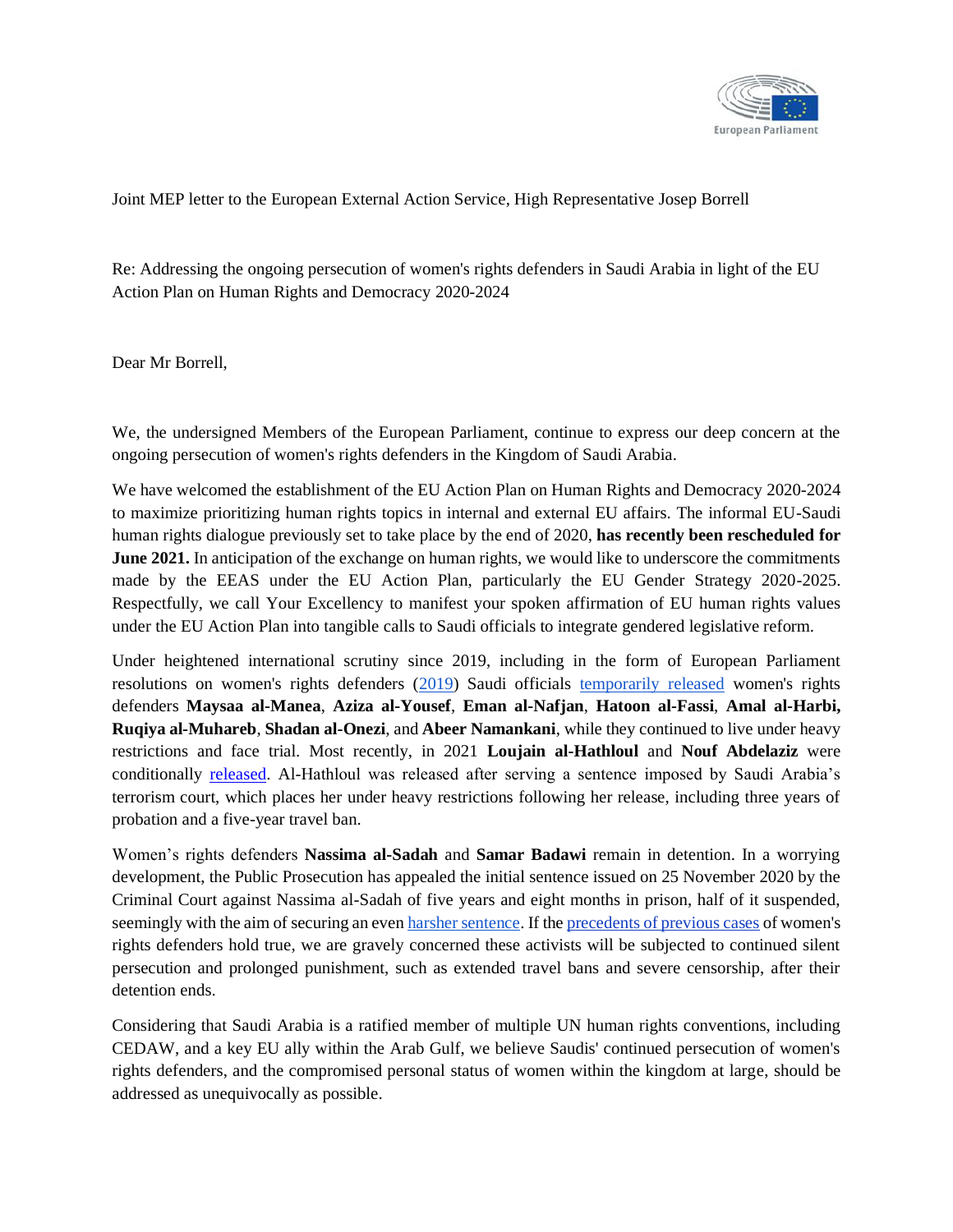During the kingdom's 3rd Cycle UPR in 2018, the international communit[y](https://documents-dds-ny.un.org/doc/UNDOC/GEN/G18/446/49/PDF/G1844649.pdf?OpenElement) [repeatedly called](https://documents-dds-ny.un.org/doc/UNDOC/GEN/G18/446/49/PDF/G1844649.pdf?OpenElement) Saudi Arabia to implement gender-based equality before Saudi criminal law and to crucially reform - if not altogether abolish - the male guardianship system. Saudi Arabia, however, ha[s](https://fngeneve.um.dk/en/news/newsdisplaypage/?newsID=F80A37C6-260F-46F9-B4A6-30D07198D2F8) **[failed](https://fngeneve.um.dk/en/news/newsdisplaypage/?newsID=F80A37C6-260F-46F9-B4A6-30D07198D2F8) to make substantial progress on the majority of the reforms**, including **refusing to cooperate with UN Human Rights Council Special Procedures** regarding in-country visits to detention centers.

We therefore kindly urge Your Excellency to take the following steps to uphold and promote the EU's unflinching commitment to human rights in its external affairs, especially under the EU Gender Strategy 2020-2025:

- Establish a date for the informal EU-Saudi Arabia human rights dialogue in 2021 and engage with informed civil society and other experts to brief the EEAS on ongoing persecution of women and female activists in the kingdom;
- Highlight the following cases with Saudi counterparts and appeal to the Government of Saudi Arabia to immediately and unconditionally lift the sentences handed down to women's rights defenders, imprisoned since the 2018 lift on the driving ban for exercising their fundamental rights to freedom of speech and association, including: **Samar Badawi, Mayaa al-Zahrani and Nassima Al-Sadah;**
- Call the Government of Saudi Arabia to effectively reform national legislation by promulgating a criminal code and bringing the Law on Combating Crimes of Terrorism and its Financing, the Anti-Cybercrime Law, and the Law on Associations and Foundations into full conformity with international standards; and repeal all laws that discriminate against women;
- Ensure that any official EU-Saudi Cooperation Agreement manifests the EU's Action Plan on Human Rights and Democracy 2020-2024, including the EU Gender Strategy 2020-2025, and that it outlines a structured model for implementation of necessary reforms and a concrete plan for follow-up.

In light of these actions, we would like to remind you that the deteriorating human rights situation in Saudi Arabia is met with great concern by the European Parliament and the international community at large. We therefore urge you to consider our proposal to solidify the focus of the EU's gendered human rights agenda in its interactions with Saudi Arabia.

Cordially submitted, Helmut Scholz, The Left Alessandra Moretti, S&D Robert Biedròn, S&D Rosa D'Amato, Greens/EFA Giuliano Pisapia, S&D Nikolaj Villumsen, The Left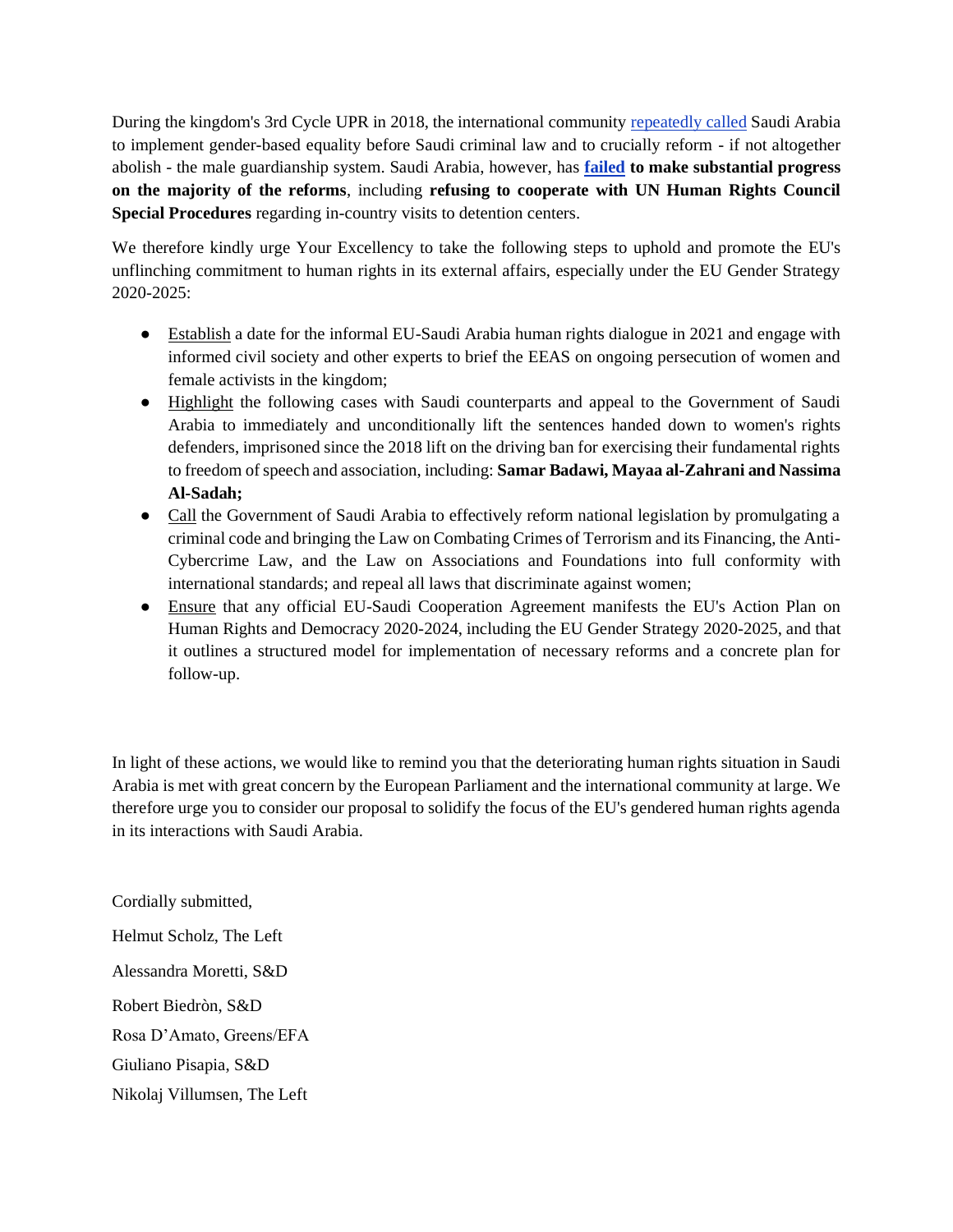

Karen Melchior, Renew Ernest Urtasun, Greens/EFA Eva Kaili, S&D Samira Rafaela, Renew Margrete Auken, Greens/EFA Sirpa Pietikäinen, EPP Marìa Eugenia Rodríguez Palop, The Left Anne-Sophie Pelletier, The Left Leila Chaibi, The Left Sira Rego, The Left Manu Pineda, The Left Martina Michels, The Left Cornelia Ernst, The Left Norbert Neuser, S&D Aurore Lalucq, S&D Patrizia Toia, S&D Giuseppe Ferrandino, S&D Evin Incir, S&D Brando Benifei, S&D Raphaël Glucksmann, S&D Alviina Alametsä, Greens/EFA Silvia Modig, The Left Idoia Villanueva Ruiz, The Left Dietmar Köster, S&D Tatjana Ždanoka, Greens/EFA Maria Soraya Rodrìguez Ramos, Renew Antoni Comìn i Oliveres, Non-Attached Maria Noichl, S&D Dimitrios Papadimoulis, The Left Kateřina Konečná, The Left Miguel Urbán Crespo, The Left Özlem Demirel, The Left Emmanuel Maurel, The Left